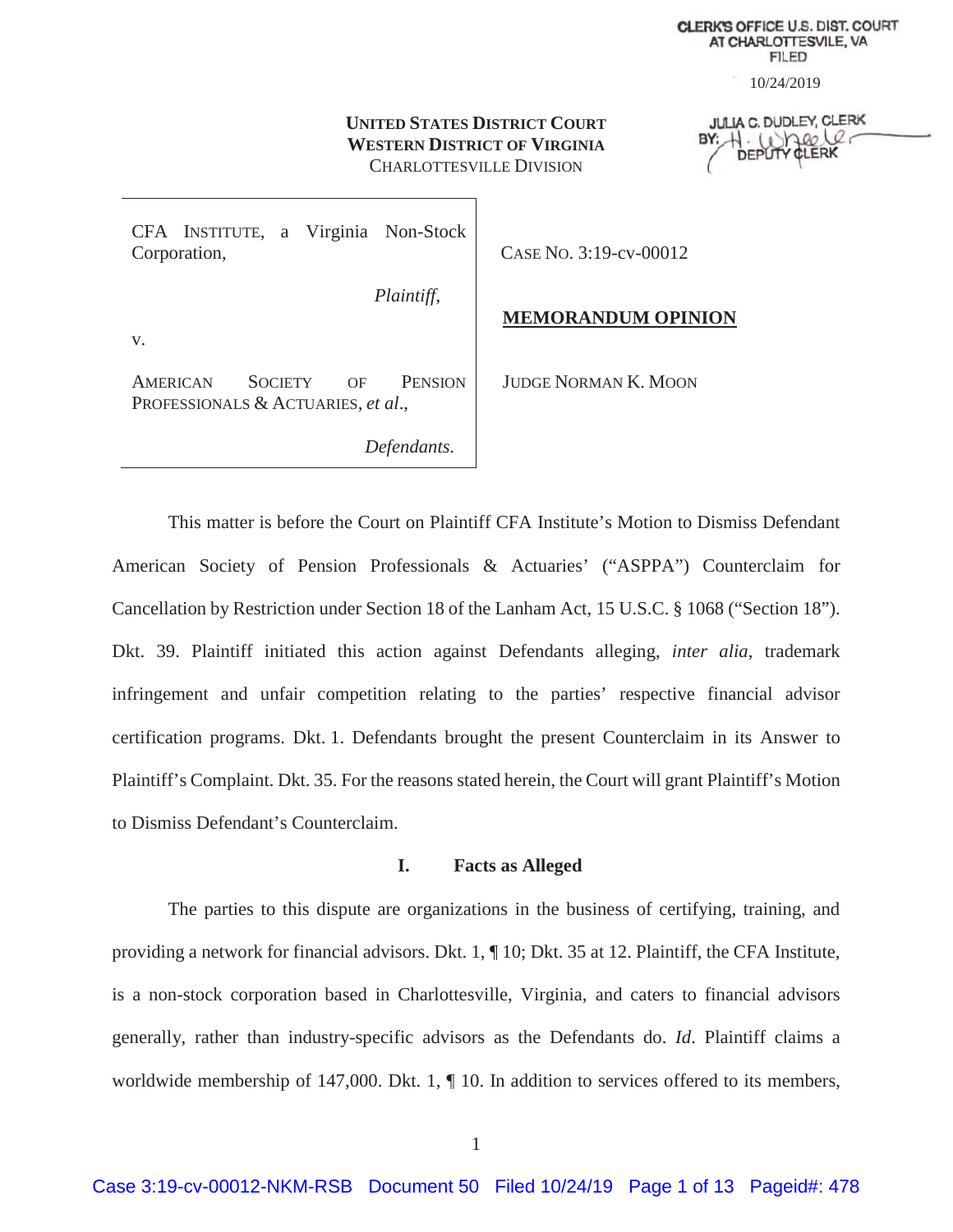such as networking events and seminars, it also provides a training and certification program: the "Chartered Financial Analyst" program, or the "CFA Program." Dkt. 1, ¶ 27. Plaintiff federally trademarked "CFA" on June 6, 1972, for "association services—namely, the promotion of interest and professional standards in the field of financial analysts." Dkt. 1, ¶ 15. The USPTO deemed this registration incontestable in 1977. *Id*. It has since received incontestable trademark registrations for CFA for "educational services," printed financial publications, and "financial analysis services" (referred to collectively herein as "CFA Marks"). Dkt. 1 at 3–8.

To earn Plaintiff's CFA certification, investment professionals must have at least four years of relevant experience and complete a self-study course followed by three six-hour examinations. Dkt. 1, ¶¶ 27–28. Plaintiff claims the CFA Program is comparable to a post-graduate degree in "scope and depth." *Id*. Those who pass the examination become a CFA Institute member and may use the professional designation "Chartered Financial Analyst" or "CFA." Dkt. 1, ¶ 29. CFAs are then bound by the CFA Institute's codes of ethics and professional conduct, and they must pay annual dues to Plaintiff to maintain their certification. *Id*. Plaintiff claims "investors and financial professionals recognize the CFA Marks as the definitive standard for measuring competence and integrity in the fields of portfolio management and investment analysis." Dkt. 1, ¶ 28.

The named Defendants are three of five subsidiary organizations under the umbrella of the American Retirement Association ("ARA"). Dkt. 35 at 12. The ARA trains, educates, and offers membership services for those providing financial advice to employers on retirement plans offered to their employees. *Id*. The ARA claims a worldwide membership of 14,000. *Id*.

One of the ARA's subsidiaries named in the Complaint is the National Association of Plan Advisors ("NAPA"), which offered a "Plan Financial Consulting" or "Qualified Plan Financial Consultant" certification until 2016, when it was replaced by the "Certified Plan Fiduciary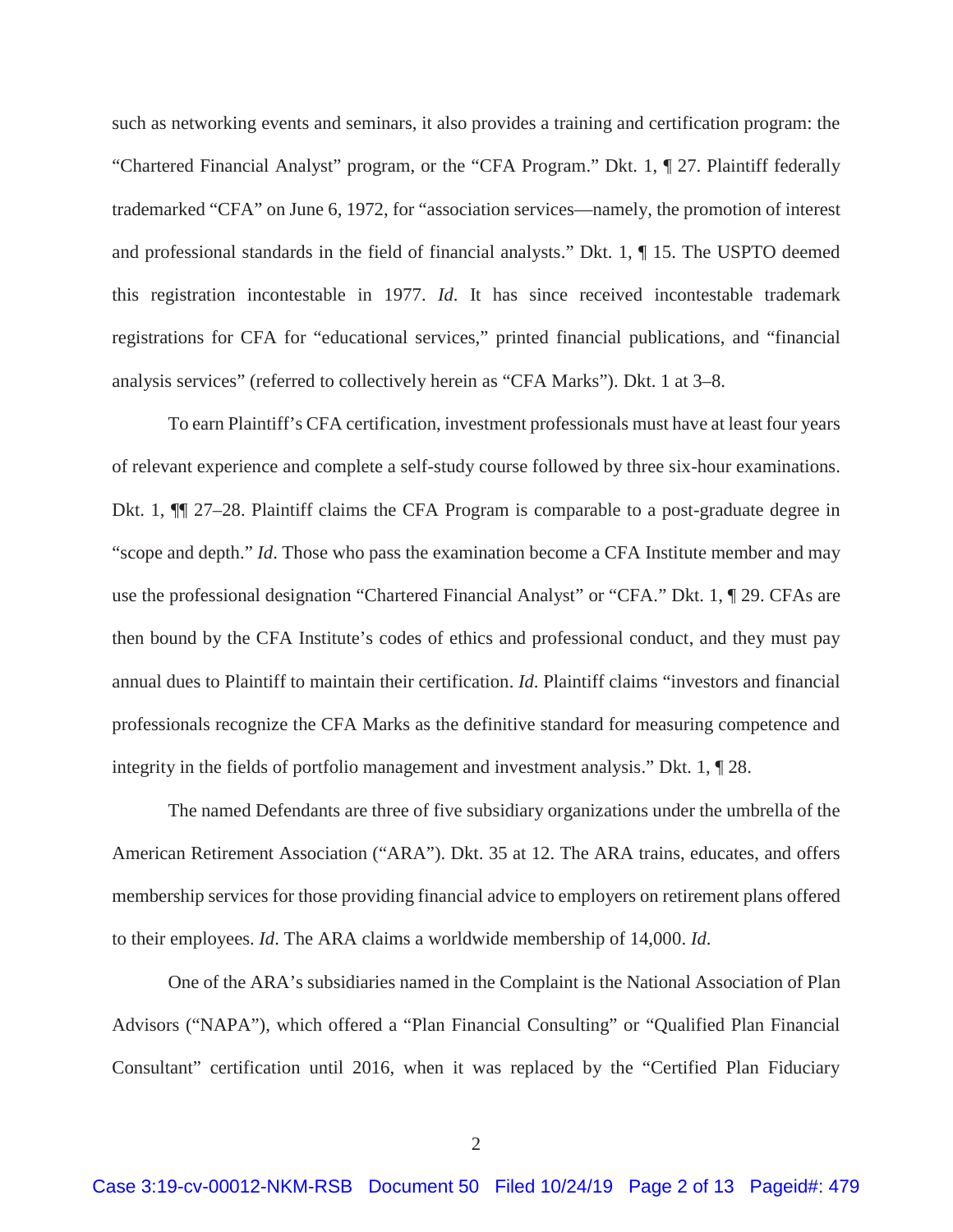Advisor" or "CPFA" certification. Dkt. 35 at 6, 12. Defendants allege that this new certification corresponded with the U.S. Department of Labor broadening the definition of a "fiduciary" under the Employee Retirement Income Security Act of 1974.<sup>1</sup> Dkt. 35 at 12. The CPFA credential can be earned by candidates who pass a three-hour multiple-choice test. CPFAs must complete continuing education to maintain the credential. Dkt. 35 at 5.

Prior to this action's commencement, Defendant ASPPA sought to register its CPFA mark with the U.S. Patent and Trade Office (U.S. Application No. 87103390). Dkt. 16 at 1. This mark was published in the Federal Register on August 15, 2017. *See* Notice of Publication, United States Patent and Trademark Office, Serial No. 87-103,390 (July 26, 2017). Plaintiff subsequently filed a Notice of Opposition against ASPPA with the Trademark Trial and Appeal Board ("TTAB"), alleging that its CFA Marks were or would be damaged by the registration of the CPFA Mark. Dkt. 16, Ex. 2. ASPPA then filed a counterclaim—nearly identical to the counterclaim presently at issue—to restrict the registration of the CFA Marks to reflect that Plaintiff does not direct its goods and services specifically to professionals in the field of retirement financial planning at the employer level. *See* ASPPA Answer & Countercl., *CFA Inst. v. Am. Soc'y of Pension Prof'ls & Actuaries*, Opp'n No. 91239462 (T.T.A.B. 2018), Filing No. 5. ASPPA also alleged as an affirmative defense that there was no likelihood of confusion, because the two marks catered to distinct segments of financial planning. *Id*.

<sup>&</sup>lt;sup>1</sup> See Department of Labor (DOL), Employee Benefits Security Administration (EBSA), "Definition of the Term ''Fiduciary''; Conflict of Interest Rule—Retirement Investment Advice; Best Interest Contract Exemption; ... Final rule," 81 Federal Register, April 8, 2016; *see also* Annette L. Nazareth, *Department of Labor's Final Rule on "Fiduciary" Definition*, Harvard Law School Forum on Corporate Governance and Financial Regulation (April 21, 2016), available at https://corpgov.law.harvard.edu/2016/04/21/department-of-labors-final-rule-on-fiduciary-definition/.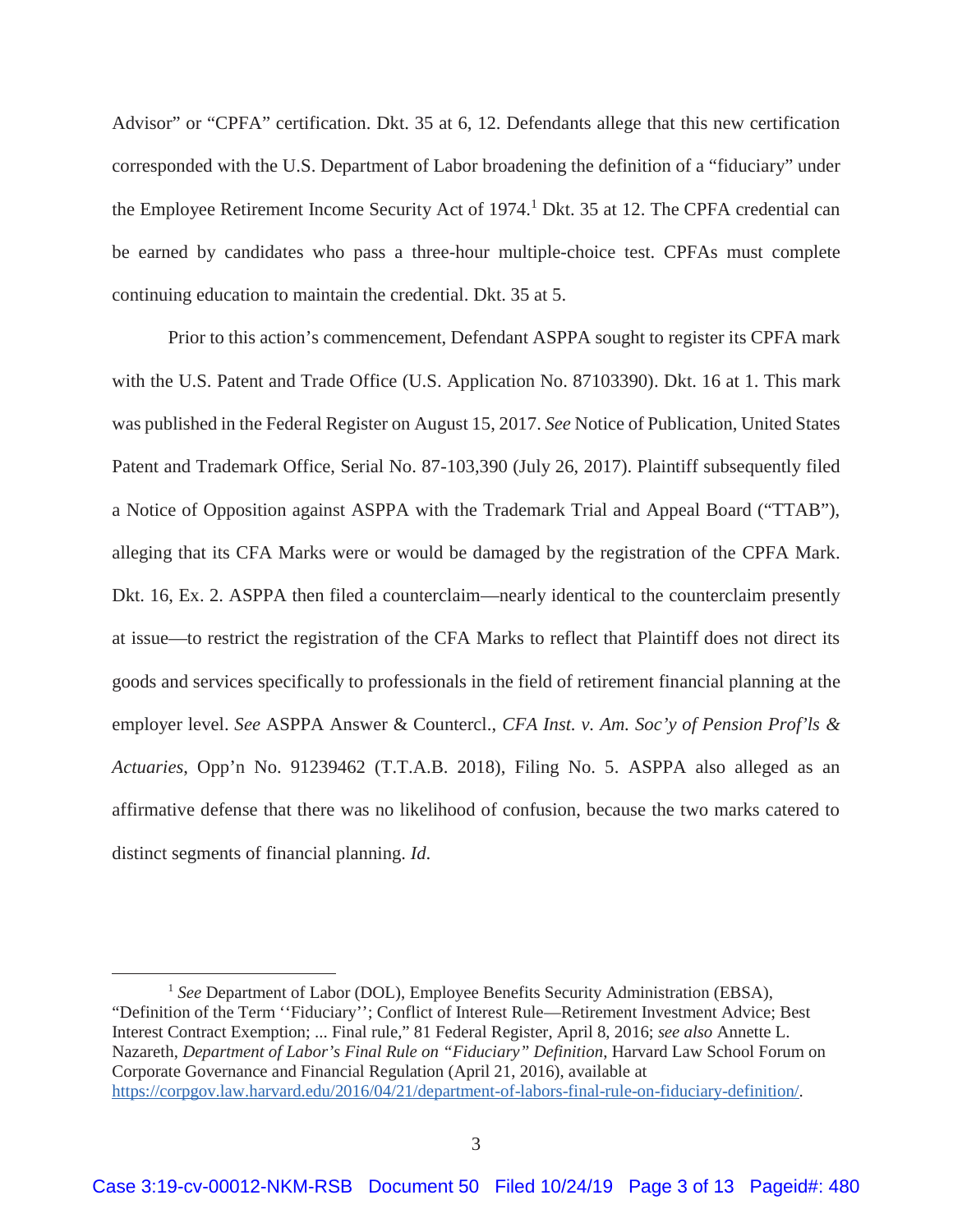While the TTAB proceedings progressed, Plaintiff filed an action in this Court, bringing the following claims: Federal Trademark Infringement pursuant to 15 U.S.C. § 1114; Federal Unfair Competition, False Designation of Origin, and False and Misleading Representations pursuant to 15 U.S.C. § 1125(a); Trademark Infringement and Unfair Competition under Va. Code §§ 59.1-92.12, 59.1-92.13; Trademark Infringement and Unfair Competition under Virginia Common Law; and Accounting under 15 U.S.C. § 1117. Dkt. 1. Shortly after, Plaintiff moved the TTAB to stay its proceedings pending this Court's disposition of the matter, which the TTAB granted. TTAB Order of Apr. 26, 2019, Opp'n No. 91239462, Filing No. 21. ASPPA filed a similar motion to stay this action, which U.S. Magistrate Judge Joel C. Hoppe denied. Dkt. 31.

In this action, Plaintiff claims that Defendants' CPFA mark violates its CFA Marks in numerous ways. Plaintiff alleges that "[c]onsumers are likely to believe mistakenly that Defendants are affiliated or connected with, or otherwise authorized or sponsored by CFA Institute." Dkt. 1, ¶ 49. In addition, Plaintiff alleges that the CPFA mark is "nearly identical to and confusingly similar to CFA Institute's CFA Marks in appearance, sound, meaning, and commercial impression." Dkt. 1, ¶ 50. Finally, Plaintiff alleges that both the CFA Marks and Defendants' CPFA mark are "used in connection with goods and services used by professionals in the field of retirement financial planning." Dkt. 1, ¶ 51.

In their Answer to Plaintiff's Complaint, Defendants do not deny that they use the CPFA mark, that they publish this mark on their website and marketing materials, and that it is geared toward financial advisors targeting employer-level retirement planning. Dkt. 35, ¶¶ 8–10. However, Defendants allege that there is no likelihood of confusion because the markets Plaintiff and Defendants target are entirely distinct. *Id*. Specifically, Defendants claim that while Plaintiff advises on individual-level retirement planning, among other financial advising, Defendants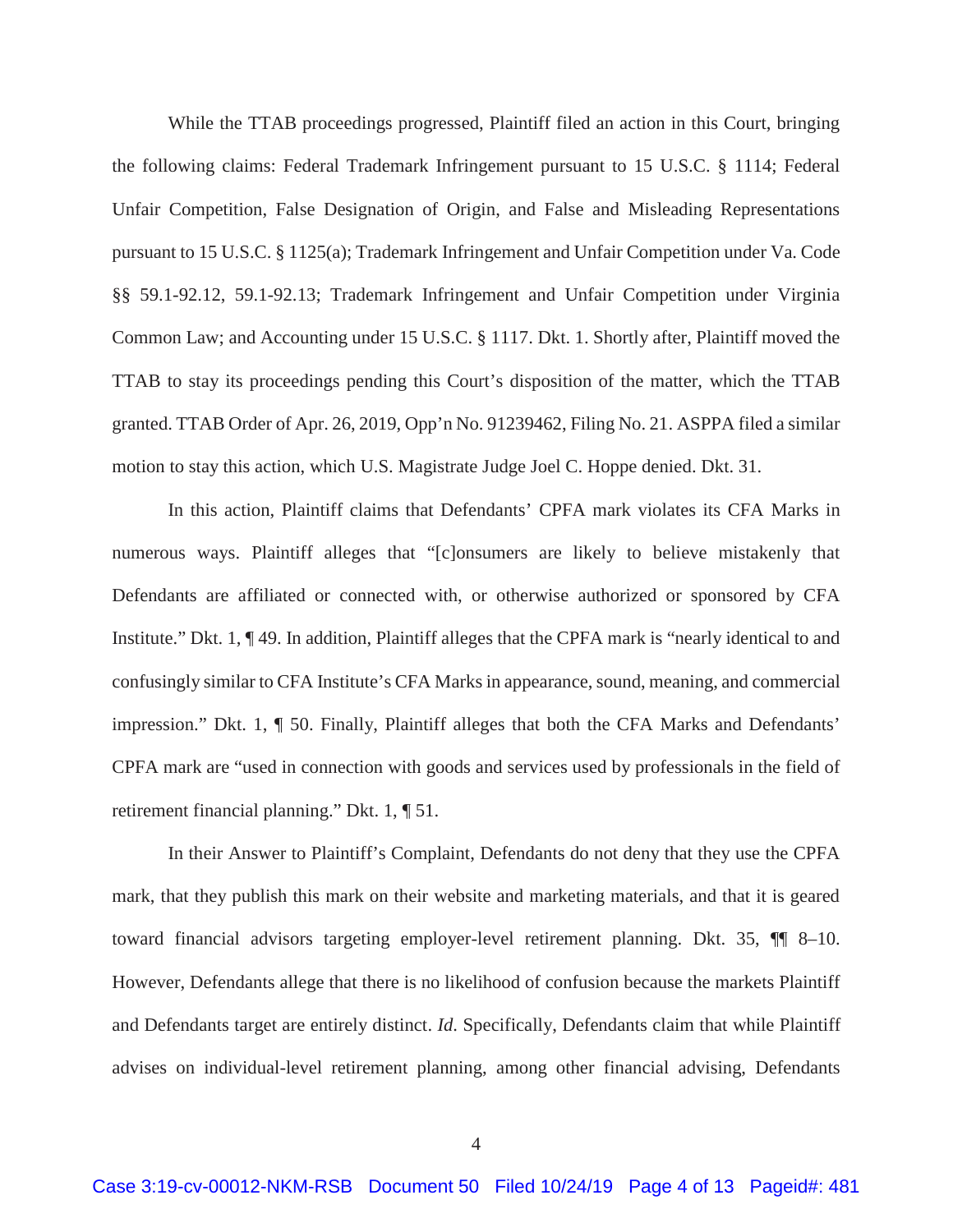advise on the employer level. *Id*. To this end, Defendants assert an Affirmative Defense that even if the Court finds that a likelihood of confusion exists, any such risk of confusion may be avoided by amending Defendants' CPFA mark to restrict it, pursuant to 15 U.S.C. § 1068, to services exclusively related to "retirement plan advisors who provide fiduciary advice to employers at the plan level." Dkt. 35, ¶ 105.

Defendants also bring a Counterclaim for Cancellation by Restriction pursuant to Section 18 of the Lanham Act to restrict Plaintiff's CFA Marks. Dkt. 35, ¶ 12; 15 U.S.C. § 1068. Specifically, Defendants seek to alter the trademark registrations of Plaintiff's CFA Marks to specifically exclude "fiduciary advice to employers at the plan level regarding retirement [planning]." This restriction would coincide with the restriction to Defendants' own CPFA mark suggested in their Affirmative Defense.

 Plaintiff now moves to dismiss Defendants' Counterclaim, alleging that Section 18 applies exclusively in TTAB proceedings. Dkt. 39. Even if such a claim does apply in federal court, Plaintiff argues, Defendants fail to plead allegations sufficient to withstand a motion to dismiss under Fed R. Civ. P. 12(b)(6). *Id*. The Court agrees with Plaintiff that Defendants' allegations are legally insufficient, regardless of whether a claim under Section 18 is cognizable in federal court.

## **II. Legal Standard**

A motion to dismiss pursuant to Fed R. Civ. P. 12(b)(6) tests the legal sufficiency of a complaint to determine whether a plaintiff has properly stated a claim; it "does not resolve contests surrounding the facts, the merits of a claim, or the applicability of defenses." *Republican Party of N.C. v. Martin*, 980 F.2d 943, 952 (4th Cir. 1992). This same standard of review applies to both claims and counterclaims. *Falls Lake Nat'l Ins. Co. v. Martinez*, No. 7:16-cv-00075, 2016 WL 4131995, at \*2 (W.D. Va. Aug. 1, 2016); *First Data Merch. Servs. Corp. v. SecurityMetrics, Inc.*,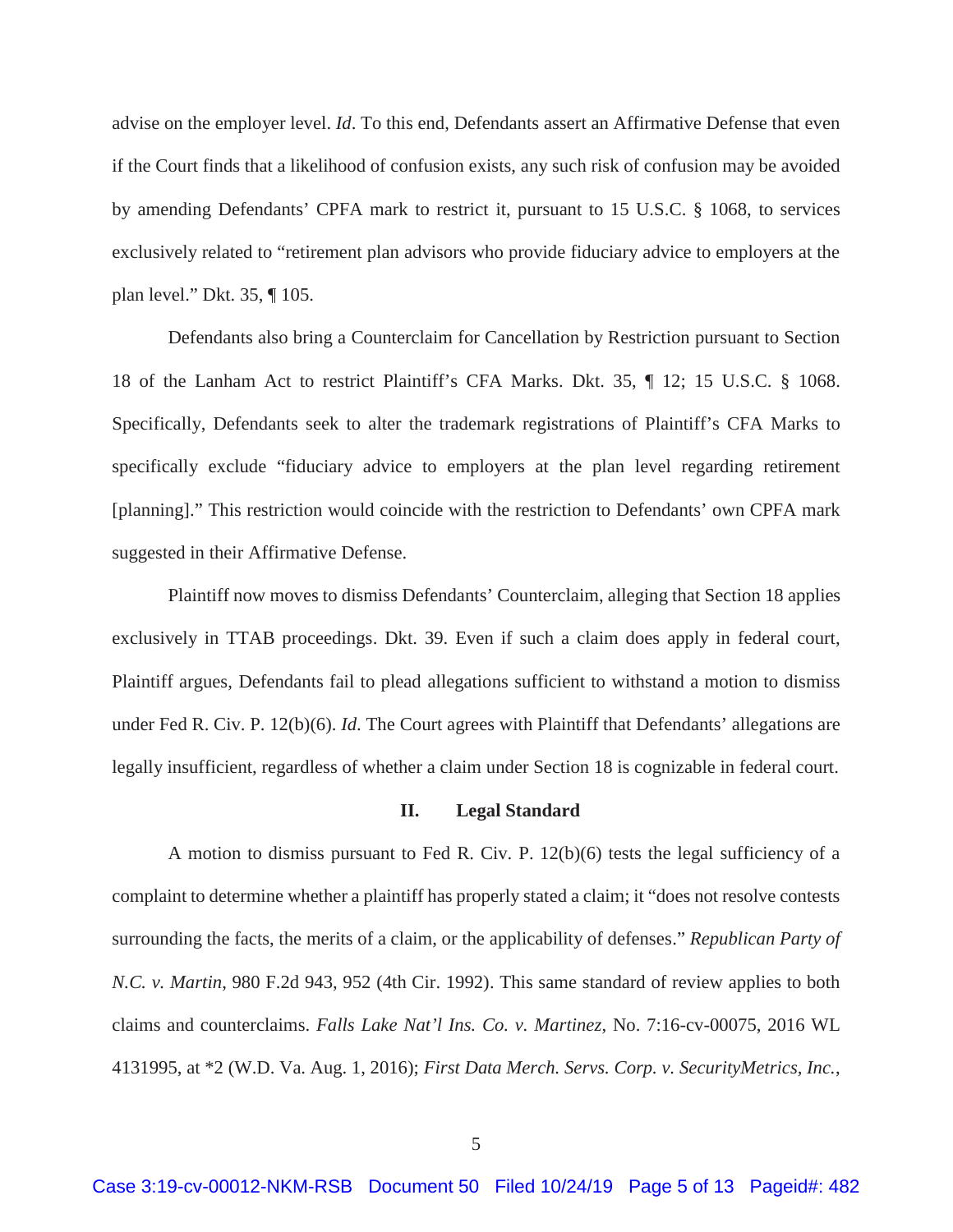No. 12-cv-2568, 2013 WL 6234598, at \*4 (D. Md. Nov. 13, 2013). "To survive the motion, a complaint (or counterclaim, as is the case here) must contain sufficient facts to state a claim that is 'plausible on its face.'" *E.I. du Pont de Nemours & Co. v. Kolon Indus., Inc.*, 637 F.3d 435, 440 (4th Cir. 2011) (quoting *Bell Atl. Corp. v. Twombly*, 550 U.S. 544, 570 (2007)). The Court must accept as true all well-pleaded factual allegations in the complaint. *See Vitol, S.A. v. Primerose Shipping Co.*, 708 F.3d 527, 539 (4th Cir. 2013). The Court must further take all facts and reasonable inferences in favor of the plaintiff, disregard any legal conclusions, and not credit any formulaic recitations of the elements. *Iqbal v. Ashcroft*, 556 U.S. 662, 678 (2009); *Twombly*, 550 U.S. at 555, 557. This rule applies even when legal conclusions are couched as factual allegations. *Papasan v. Allain*, 478 U.S. 265, 286 (1986); *SD3, LLC v. Black & Decker, Inc.*, 801 F.3d 412, 422 (4th Cir. 2015).

#### **III. Analysis**

Defendants bring this Counterclaim seeking Cancellation by Restriction under Section 18 of the Lanham Act. 15 U.S.C. § 1068. Through Section 18, Defendants requests that this Court restrict the federal registrations of Plaintiff's CFA Marks, alleging that any likelihood of confusion that Plaintiff seeks to prove in its case-in-chief may be avoided by essentially writing out an aspect of Plaintiff's trademarks allegedly not in use. Dkt. 35 at 13–14. To sustain such an action, the TTAB held in *Eurostar Inc. v. "Euro-Star" Reitmoden Gmbh & Co*., that the plaintiff must allege two elements: "(1) the entry of a proposed restriction to the goods or services in its opponent's application or registration will avoid a finding of likelihood of confusion, and (2) the opponent is not using its mark on those goods and services that will be effectively excluded from the application or registration if the proposed restriction is entered." 34 U.S.P.Q.2d 1266 at \*7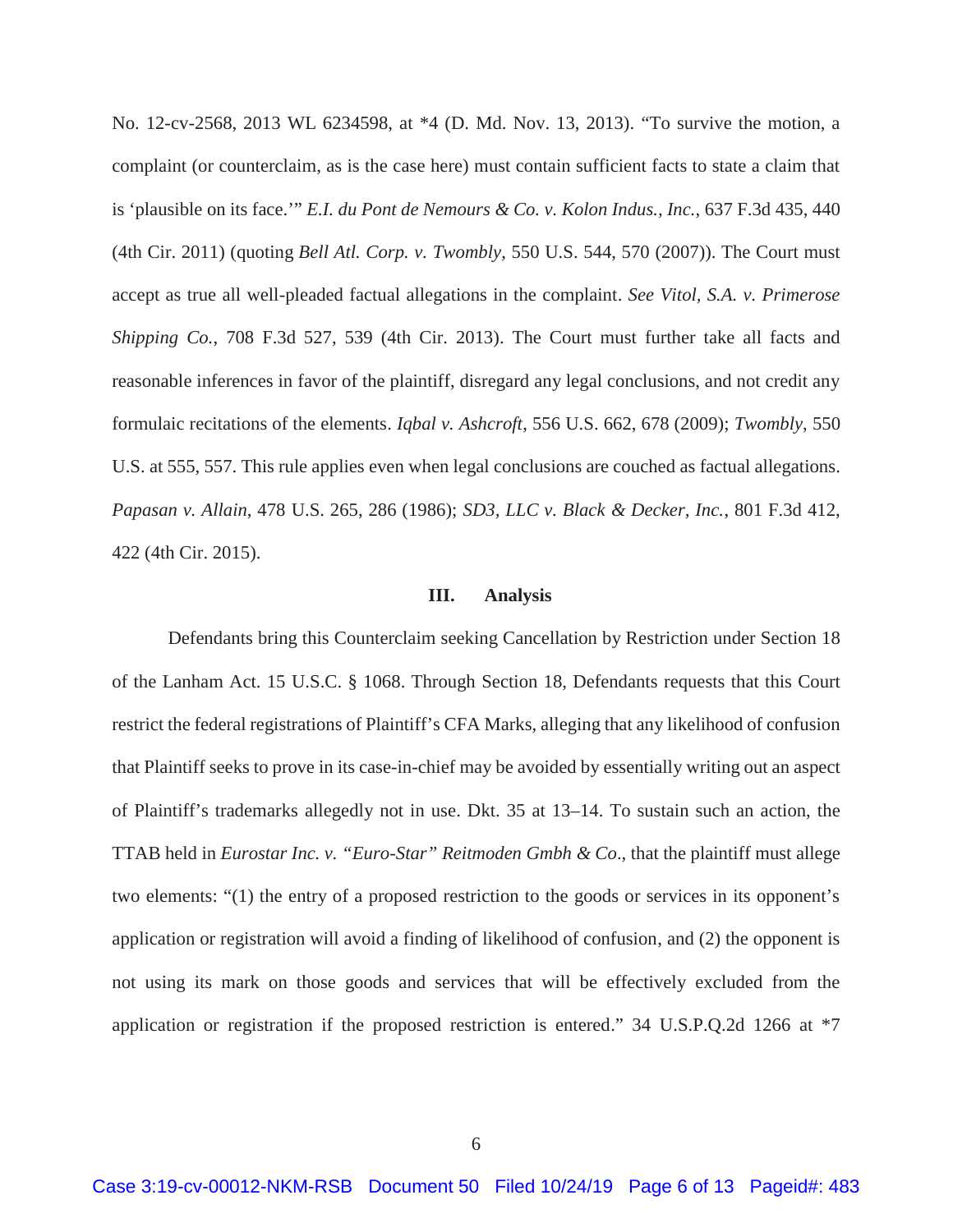(T.T.A.B. 1995). Defendants ask that the Court restrict the language of Plaintiff's CFA Marks by inserting the following limiting clause at the end of each registration:

... all of the foregoing not directed to retirement plan advisors who provide fiduciary advice to employers at the plan level regarding retirement plan implementation, design, and investment selection and monitoring.

Dkt. 35 at 14. As a threshold issue, it is far from clear that Section 18 even applies in federal court, or that it instead provides a remedy exclusively available in TTAB proceedings. Defendants, in their briefs and at oral argument, failed to identify a single federal district court that has entertained either a claim or counterclaim for Cancellation by Restriction pled under Section 18 in the decades since its enactment.<sup>2</sup> That being said, courts have been almost equally silent as to Section  $18$ 's *inapplicability* in federal court,<sup>3</sup> although several appear to have assumed Section 18's exclusive applicability in TTAB proceedings without directly addressing the issue.<sup>4</sup>

Regardless, even if this Court were to accept that Section 18 and *Eurostar* apply in federal court, Defendants' Counterclaim would nonetheless be legally insufficient. *Eurostar* requires proof that "(1) the entry of a proposed restriction to the goods or services in its opponent's

<sup>&</sup>lt;sup>2</sup> Specifically, Defendants argue that Section 18 applies "by virtue of" Section 37 of the Lanham Act, 15 U.S.C. § 1119, but Defendants fail to cite any caselaw supporting this theory either.

<sup>3</sup> *See Ferring B.V. v. Fera Pharms.*, *LLC*, No. 13-cv-4640, 2015 WL 1359073, at \*3–4 (E.D.N.Y. Mar. 24, 2015) ("It is unclear whether *Eurostar* applies to trademark infringement disputes in federal courts and not solely to *inter party* proceedings before the T.T.A.B."); *Easton v. Primal Wear, Inc.*, No. 17-cv-06081, 2019 WL 1430985, at \*4 (N.D. Ill. Mar. 29, 2019) ("[T]he Court is unaware of any caselaw suggesting that a federal court may, in an infringement dispute, modify a senior user's trademark registration in order to eliminate the likelihood of confusion.").

<sup>&</sup>lt;sup>4</sup> Rosenruist-Gestao E Servicos LDA v. Virgin Enterprises Ltd., 511 F.3d 437, 443 (4th Cir. 2007) ("As an administrative tribunal of limited jurisdiction, the TTAB is empowered only to decide whether a given trademark is registrable. *See* 15 U.S.C.A. §§ 1067, 1068 (West Supp.2007)."); *Younique, L.L.C. v. Youssef*, No. 215-cv-00783JNPDBP, 2016 WL 6998659, at \*8 (D. Utah Nov. 30, 2016) (describing the TTAB's cancellation authority under Section 18); *Coryn Grp. II, LLC v. O.C. Seacrets, Inc.*, No. CIV. WDQ-08-2764, 2011 WL 6202479, at \*2 (D. Md. Dec. 6, 2011) ("Under 15 U.S.C. § 1068, the TTAB may determine whether the marks are likely to be confused based on "the evidence adduced ... as to the actual goods or services" instead of limiting it to considering confusion based on the recitation of goods or services in the registration application) (citations omitted); *Buck's, Inc. v. Buc-ee's, Ltd.*, No. 8:08CV519, 2009 WL 1839007, at \*2 (D. Neb. June 25, 2009) ("As an administrative tribunal of limited jurisdiction, the TTAB is empowered only to decide whether a given trademark is registrable. *See* 15 U.S.C. § 1068.").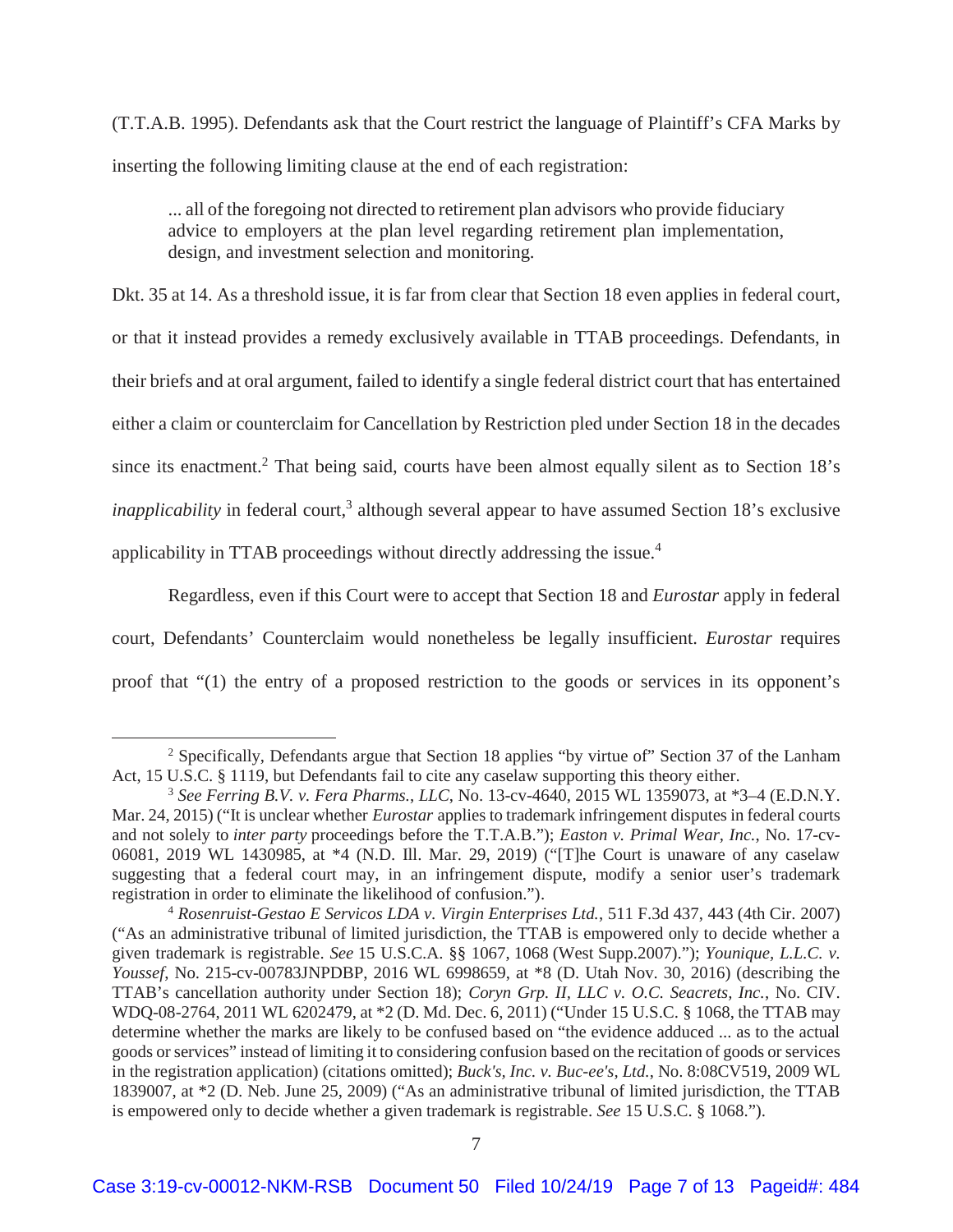application or registration will avoid a finding of likelihood of confusion, and (2) the opponent is not using its mark on those goods and services that will be effectively excluded from the application or registration if the proposed restriction is entered." *Eurostar*, 34 U.S.P.Q.2d 1266 at \*7. To survive Plaintiff's motion to dismiss, that means Defendants must plead sufficient facts to make their claim for relief plausible. Defendants plead just a single paragraph to each of *Eurostar*'s two elements; the Court's analysis of each demonstrates their legal insufficiency.

## *i) Likelihood of Confusion*

In Defendants' Counterclaim, they allege the following to prove *Eurostar*'s likelihood of confusion prong:

Entry of the proposed restriction will avoid any alleged likelihood of confusion between the parties' identifications because the proposed restriction—in conjunction with the proposed restriction to ARA's pending U.S. Application No. 87103390—makes it clear that the parties' credentials are directed to distinct customer segments comprised of sophisticated professionals, each of which engages with its own distinct client base that exercises a high degree of care.

Dkt. 35 at 14. The first portion of Defendants' single allegation to this element, "Entry of the proposed restriction will avoid any alleged likelihood of confusion between the parties' identifications," Dkt. 35 at 14, is a bare-bone recitation of *Eurostar*'s first element and is thus disregarded. *Twombly*, 550 U.S. at 555. The second portion of this allegation—"the proposed restriction—in conjunction with the proposed restriction to ARA's pending U.S. Application No. 87103390—makes it clear that the parties' credentials are directed to distinct customer segments comprised of sophisticated professionals, each of which engages with its own distinct client base that exercises a high degree of care"—is less of a regurgitation of *Eurostar*'s first element but still insufficient to move the needle into plausibility. Dkt. 35 at 14.

Defendants argue that their allegation on the first element is sufficient because "Federal Rule of Civil Procedure  $8(a)(2)$  requires only 'a short and plain statement of the claim showing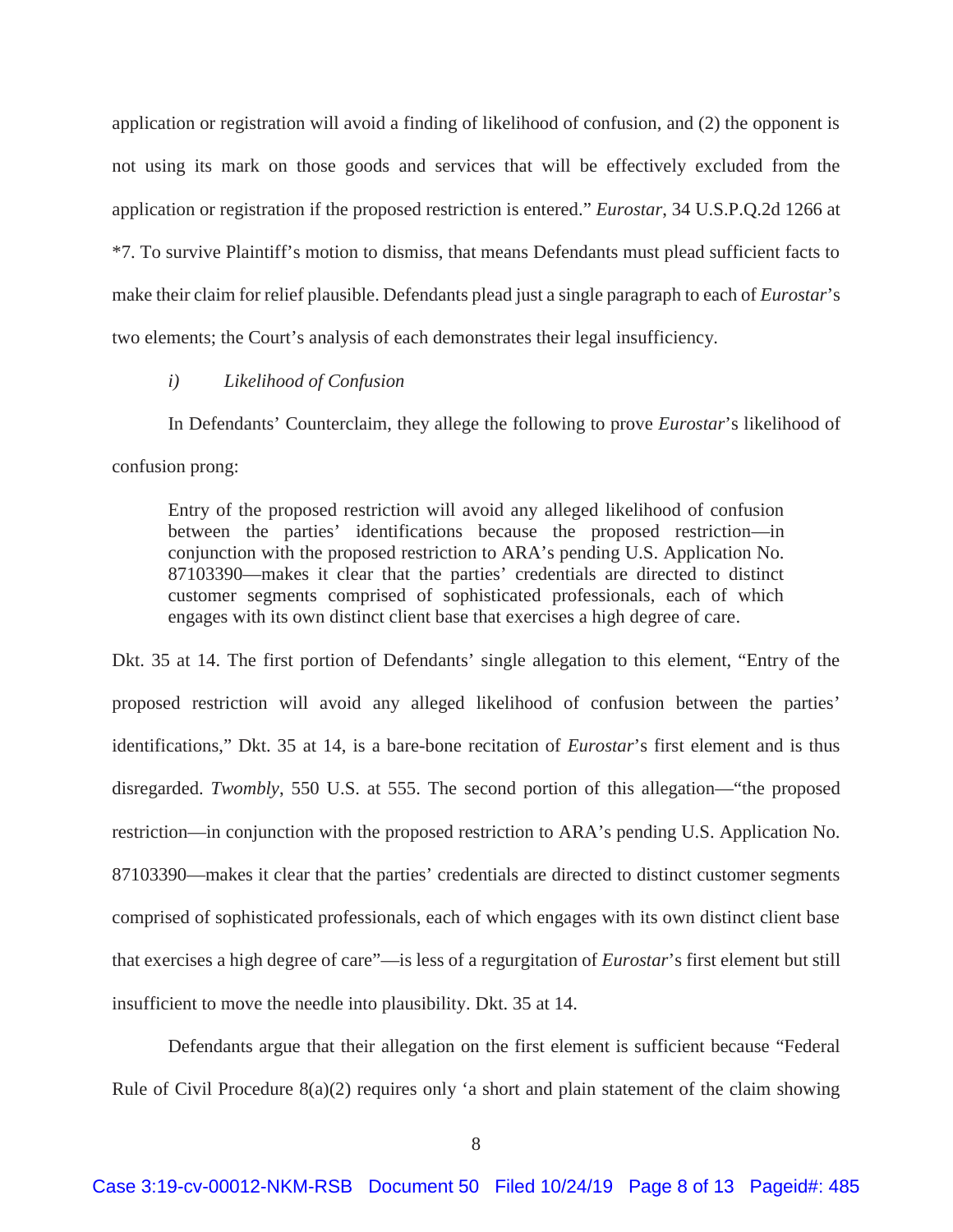that the pleader is entitled to relief.'" Dkt. 40 at 10. But this downplays the impact of *Bell Atlantic Corp. v. Twombly*, in which "the Supreme Court announced a new pleading standard." *Woods v. City of Greensboro*, 855 F.3d 639, 647 (4th Cir. 2017). Under this standard, "allegations must be sufficient to raise a right to relief above the speculative level, including sufficient facts to state a claim that is plausible on its face." *Id*. (citations omitted). Furthermore, courts "are not bound to accept as true a legal conclusion couched as a factual allegation." *Twombly*, 550 U.S. at 555 (citing *Papasan v. Allain*, 478 U.S. 265, 286 (1986)). Finally, assuming the veracity of "well-pleaded factual allegations," a court must conduct a 'context-specific' analysis drawing on 'its judicial experience and common sense' and determine whether the factual allegations 'plausibly suggest an entitlement to relief.'" *Jeffrey J. Nelson & Assocs., Inc. v. LePore*, No. 4:11-cv-75, 2012 WL 2673242, at \*3 (E.D. Va. July 5, 2012) (quoting *Iqbal*, 556 U.S. at 679–80).

Absent from Defendants' allegations are *any* facts that, if proven, would demonstrate how this proposed change would affect any likelihood of confusion in the actual marketplace.<sup>5</sup> *Easton*, 2019 WL 1430985, at \*4 (distinguishing likelihood of confusion in the Federal Register from likelihood of confusion in the marketplace). *See also, Coryn Grp. II, LLC v. O.C. Seacrets, Inc.*, No. CIV. WDQ-08-2764, 2011 WL 6202479, at \*3 (D. Md. Dec. 6, 2011) (affirming the TTAB's determination that partially cancelling the senior trademark would not avoid a likelihood of confusion in the actual marketplace). Furthermore, alleging that CPFA- or CFA-certified advisors serve their "own distinct client base" or "distinct customer segments" bears little on whether the proposed restriction would avoid a likelihood of confusion, and replacing "avoids a likelihood of

 $rac{1}{5}$ <sup>5</sup> Although the Court should not take Plaintiff's allegations as true in considering their Motion, it is far from clear how the proposed restriction would abate the likelihood of confusion alleged by Plaintiff. Namely, that "[c]onsumers are likely to believe mistakenly that Defendants are affiliated or connected with, or otherwise authorized or sponsored by CFA Institute." Dkt. 1, ¶ 49. The type of confusion Plaintiff alleges—similarity in "appearance, sound, meaning, and commercial impression"—would hardly be abated by a cleaner delineation of the parties' respective customer segments in the Federal Register. Dkt. 1, ¶ 50.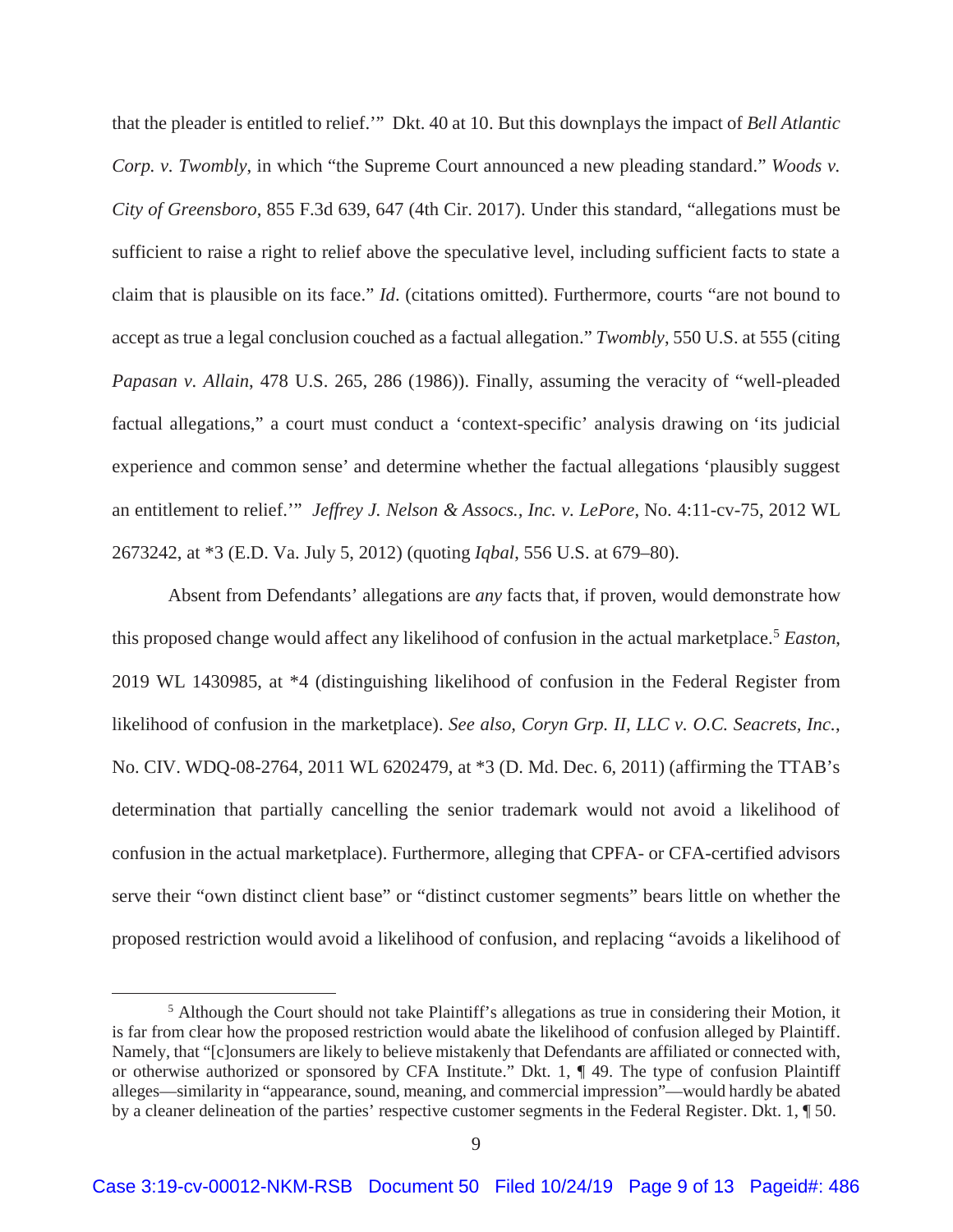confusion" with the synonymous "makes it clear" is merely an attempt to recast a legal conclusion as a factual allegation. *See Papasan*, 478 U.S. at 286. Defendants have failed to allege facts to make their counterclaim plausible, at least with respect to *Eurostar*'s first element.

## *ii) Actual use*

Even if I determined that Defendants had adequately pleaded *Eurostar*'s first element, their pleading with respect to the second element, which requires that Defendants show that Plaintiff "is not using its mark on those goods or services that will be effectively excluded from the application or registration if the proposed restriction is entered," is even more deficient. To this element, Defendants pleaded:

The proposed restriction to Plaintiff's asserted registrations is consistent with Plaintiff's actual use of its marks in U.S. commerce because Plaintiff does not direct its goods and services to retirement plan advisors who provide fiduciary advice to employers at the plan level regarding retirement plan implementation, design, and investment selection and monitoring.

Dkt. 35 at 14. First, Defendants do not allege that "Plaintiff does not use its CFA Marks in connection with retirement plan advising at the employer level." Rather, Defendants allege that Plaintiff "does not direct its goods and services to" retirement planning at the employer level. Dkt. 35 at 14. Even if the Court were to construe "does not direct" to allege non-use, this allegation would do no more than recite *Eurostar*'s second element. Defendants merely state that the proposed restrictions are consistent with actual use, when it should instead "sufficiently allege facts to allow the Court to infer" as much. *Jordan v. Alternative Res. Corp*., 458 F.3d 332, 344–45 (4th Cir. 2006). "While a complaint attacked by a Rule 12(b)(6) motion to dismiss does not need detailed factual allegations," more is required than "labels and conclusions, and a formulaic recitation of the elements of a cause of action will not do." *Twombly*, 550 U.S. at 555.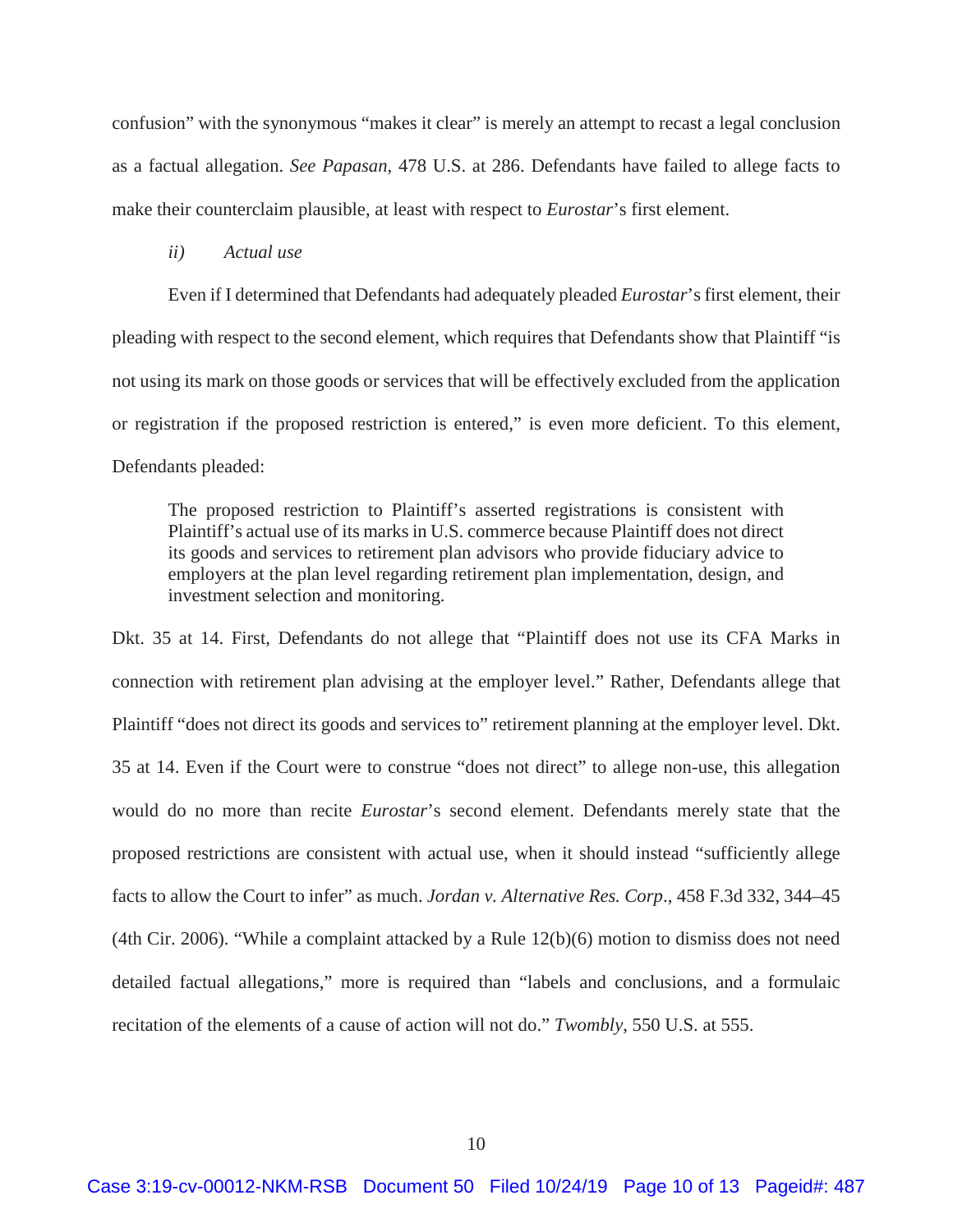Defending their allegations under both elements, Defendants cite three TTAB decisions in their briefings where Section 18 claims were upheld despite containing comparably thin factual allegations. Dkt. 40 at 10 (citing *IdeasOne, Inc. v. Nationwide Better Health, Inc.*, 89 USPQ2d 1952, 1954 (TTAB 2009); *Covidien LP v. Massimo Corp.*, Cancellation No. 92057336, 2014 WL 977444, at \*5 (TTAB 2014); *East West Bank v. Plubell Firm LLC*, Opposition No. 91233279, 2018 WL 1110045, at \*5 (TTAB Feb. 27, 2018)). However, TTAB cases do not have precedential force in this Court. *JFY Properties II LLC v. Gunther Land, LLC*, No. CV ELH-17-1653, 2019 WL 4750340, n.22 (D. Md. Sept. 30, 2019). No Section 18 claims exist in this or indeed any circuit to which Defendants' claim can be compared, but where courts within the Fourth Circuit have examined sufficiency of factual allegations to survive a Rule 12(b)(6) motion post-*Twombly* and *Iqbal*, they have consistently required far more than Defendants have alleged in the present case. *See e.g.*, *Rothy's, Inc. v. JKM Techs*., LLC, 360 F. Supp. 3d 373, 380 (W.D. Va. 2018); *Rose v. Centra Health, Inc.*, No. 6:17-CV-00012, 2017 WL 3392494, at \*7 (W.D. Va. Aug. 7, 2017); *Jeffrey J. Nelson & Assocs., Inc. v. LePore*, No. 4:11-CV-75, 2012 WL 2673242, at \*3 (E.D. Va. July 5, 2012).

## *iii) Implications of dismissing Defendants' Counterclaim*

 Finally, Defendants argue that certain practical implications warrant sustaining their action. First, Defendants argue that unless this Court were to allow Defendants to maintain their Section 18 Counterclaim, this Court "would effectively allow Plaintiff the opportunity to persuade a jury that a likelihood of confusion exists based on the parties' identifications alone, which are much broader than the parties' actual use." Dkt. 40 at 6. This concern is plainly unfounded. As part of Plaintiff's case-in-chief, it will be required to prove that Defendants' "use in commerce" of the CPFA trademark will be "likely to cause confusion." 15 U.S.C. § 1114. Regardless of whether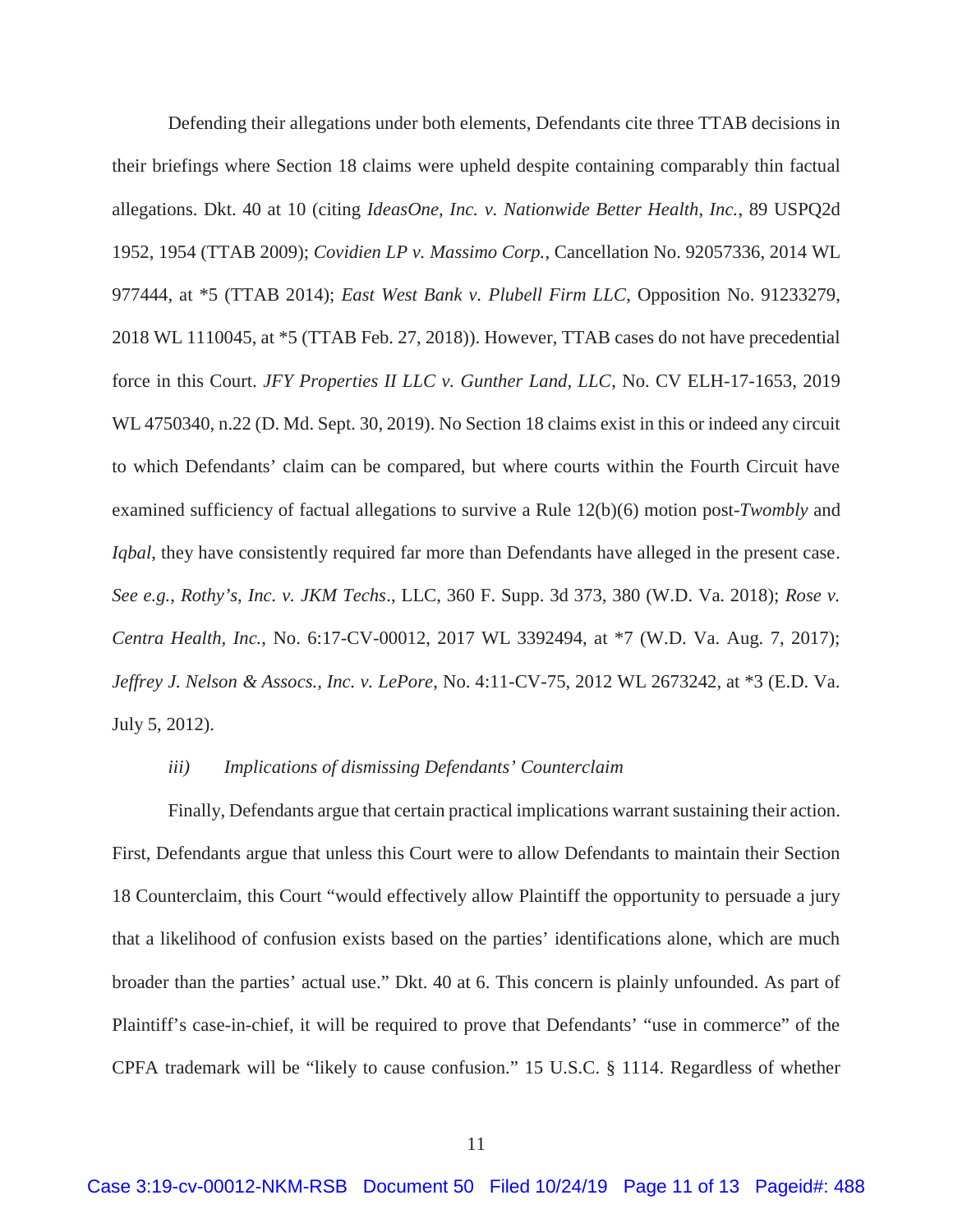Defendants' Counterclaim is maintained, likelihood of confusion based on actual use will remain a central inquiry in at least resolving Plaintiff's Section 1114 claim. *See, e.g.*, *Grayson O Company v. Agadir International LLC*, 856 F.3d 307, 319 (4th Cir. 2017); *CareFirst of Maryland, Inc. v. First Care, P.C.*, 434 F.3d 263, 271 (4th Cir. 2006) ("[T]he likelihood-of-confusion analysis looks to the actual use of competing marks").

 Second, Defendants state that Plaintiff's arguments on Section 18's inapplicability in federal court stand in "stark contrast" to those made during its Motion to Stay the parallel TTAB proceedings, where "Plaintiff argued that the issues pending before the TTAB could be decided by this Court." Dkt. 40 at 5. To prevent such a bait-and-switch, Defendants also ask, if the Court were to dismiss their Section 18 Counterclaim, that the Court then issue an order "directing the TTAB to consider [Defendants'] restriction claim." Dkt. 40 at 9. Defendants provide no support for their accusation leveled at Plaintiff, and Plaintiff denies that it has taken any contradictory position. Regardless, taking Defendants' allegations as true, if Plaintiff merely represented "the issues pending before the TTAB could be decided by this Court," Dkt. 40 at 5, that is indeed correct regardless of whether this Court were to hold that Section 18 applies. This Court is empowered to hear and address all issues that were before the TTAB, even if it may cognize and adjudicate the claims differently than the TTAB proceeding would. *Durox Co. V. Duron Paint Mfg. Co*., 320 F.2d 882, 886 (4th Cir. 1963). Furthermore, the Court is now dismissing Defendants' Counterclaim on the same ground that Plaintiff sought dismissal before the TTAB: that Defendants failed to allege specific facts to support a Section 18 claim. CFA Mot. to Dismiss, Opp'n No. 91239462, Filing No. 14 at 1–2.